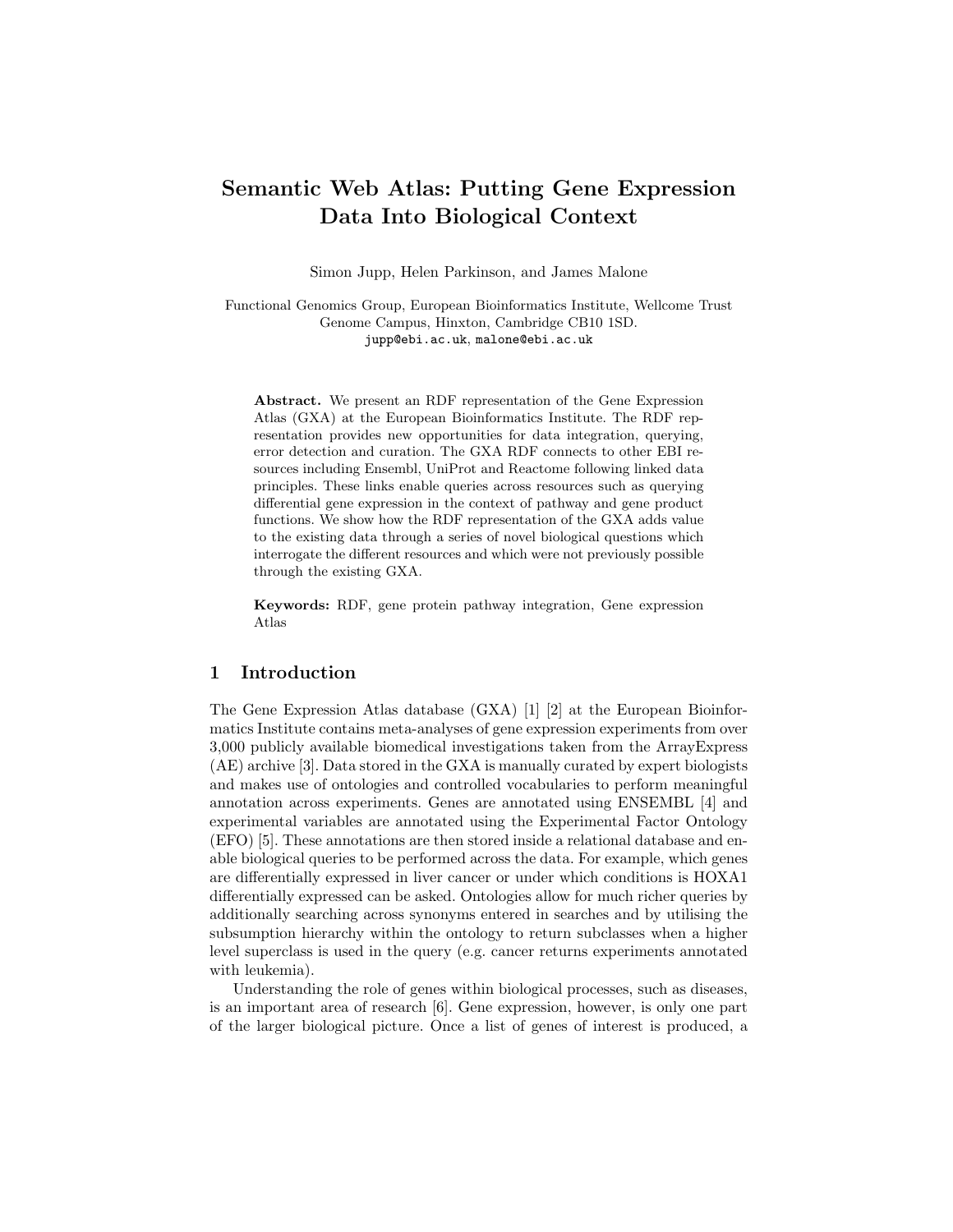researcher will often wish to then investigate further by identifying, for example, which proteins, biological processes or signaling pathways correspond to the biological conditions of interest [7]. Typically this process will require the biologist to perform similar types of searches across multiple resources such as UniProt or Reactome before aggregating the resulting data and attempting to make sense of them.

In the post-genomic era, the heterogeneity of data models and formats has made interoperability and data integration difficult [8]. The emergence of bioontologies has improved this problem, although divergences across the ontology community also present their own challenges [9]. Despite these challenges, a wealth of ontologies now exist that are providing the necessary vocabulary for consistent annotation of a wide variety of biological data. These ontologies are readily available through resources such as the NCBO BioPortal [10], and the OBO foundry [11]. This availability has been key to the adoption of these ontologies to annotate and integrate resource and database like those hosted at the EBI.

Providing universal access to the often complex and heterogeneous data being generated in the life sciences continues to be a challenge in bioinformatics. Many databases now provide programmatic access to data through the use of web browsers and web service based APIs. These APIs are useful for exposing the data within a single resource, but integrating and querying across many resources is still problematic. Where ontological annotations are concerned, few resources exploit the full potential of the ontological structure to answer queries [12]. Moreover, the ability to ask semantically meaningful queries across resources such that one item of data is informed by data from another resource is either not possible, requires all relevant data to be aggregated into a single platform (e.g. Endeavour [13]) or requires very complex workflow solutions.

The Semantic Web promises solutions to many of the challenges of large scale data integration [14], and has subsequently received a lot of interest and adoption from the life sciences [15] [16]. At the core of the Semantic Web is the Resource Description Framework (RDF)<sup>1</sup>, which provides a mechanism for publishing and describing data on the Web. RDF is a data model for describing graphs, where the semantics of relationships between nodes can be made explicit. RDF benefits from being built on existing Web technology. Uniform Resource Identifiers (URIs) provide a mechanism for identifying resources or data on the Web. HTTP provides a communication protocol for retrieving information about those resources, such as relationships to other resources. A common XML based exchange format for RDF exists along with a standardised query language called SPARQL<sup>2</sup>. Linking Web resources using RDF is at the core of the Linked Open Data movement which is a growing set of resources linked by RDF [17].

An increasing amount of life science datasets are becoming available as RDF, and publishing guidelines are emerging through community efforts such as the W3C Health Care and Life Science working group (HCLS) [18]. Projects such

 $<sup>1</sup>$  http://www.w3.org/RDF</sup>

 $^2$  http://www.w3.org/TR/rdf-sparql-query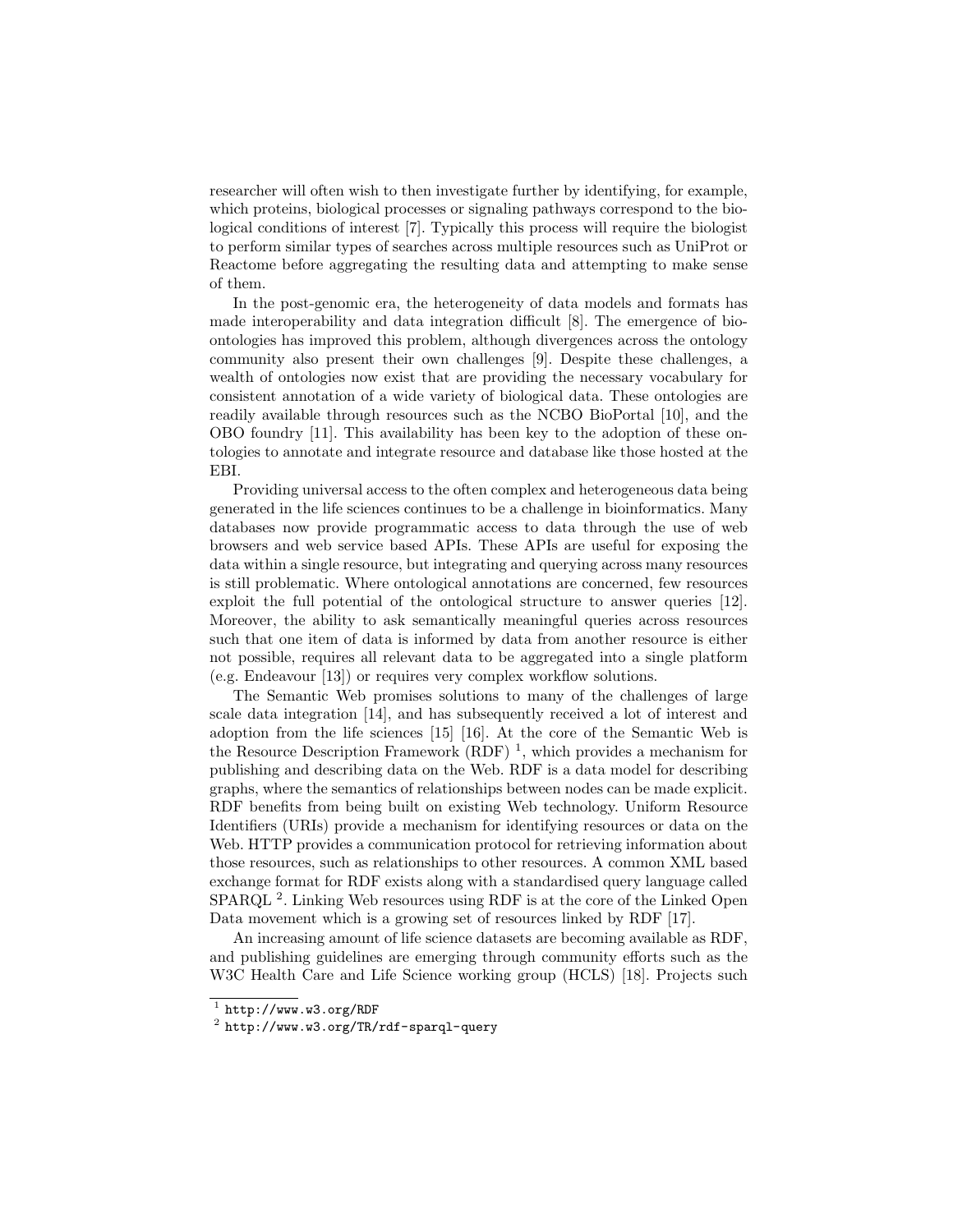as Bio2RDF [19] provide access to a wide range of linked life science data and previous efforts such as the LODD dataset [20], and KUPKB [21] show how Semantic Web technology can enable novel biological discovery [22]. As a major bioinformatics service provider, the EBI is committed to adding value to existing resources. Providing production quality RDF that is synchronised with release cycles is a major step in that direction.

Two notable resources publishing RDF are the UniProt databases of protein sequence [23] and functions and the Reactome database of biological pathways [24] both developed in collaboration with the EBI. These two resources are already cross linked via UniProt accessions. Several other EBI resources are beginning to publish RDF, such as the ChEMBL database of bioactive drug-like small molecules [25], which is generating linked RDF as part of the OpenPhacts project to create a connected knowledge base of pharmacological data [26]. The ultimate goal is to produce an integrated set of production quality EBI resources published as RDF. In this paper we report on the development of the GXA database RDF resource and describe how we link to other EBI resources. Combining gene expression data with protein function information right through to the pathways where those proteins are active enables us to explore these datasets from multiple biological perspectives. We demonstrate some of the added value we gain from this RDF representation by describing some of the new queries we can now ask, show how the representation can improve error detection and illustrate some of the additional biological insights that can be gained by querying multiple integrated resources at once with an example relating to the study of diabetes.

# 2 Method

## 2.1 The GXA data

The GXA represents a subset of experiments from the ArrayExpress archive, that have data amenable to the GXA statistical analysis methodology, and meet a minimum criteria related to the numbers of replicates and ability to map the array design to a current genome build [2]. For each study the re-analysis of the raw expression data produces lists of differentially expressed genes relating to certain biological conditions. For each assay within an experiment, multiple biological conditions may be under investigation. Both the biological condition and sample descriptions are composed using a simple type/value notation. e.g.  $type = organism$ -part, value  $=$  liver. The GXA statistics are only generated for studies where the samples are annotated to more than one different biological condition e.g. liver and lung. The type/value pairs go through both a manual and semi-automated curation pipeline<sup>3</sup> in order to clean up and normalise the annotations (this is in addition to the curation that has already taken place within ArrayExpress). This data cleanup combined with the ontological markup

 $^3$  http://zooma.sourceforge.net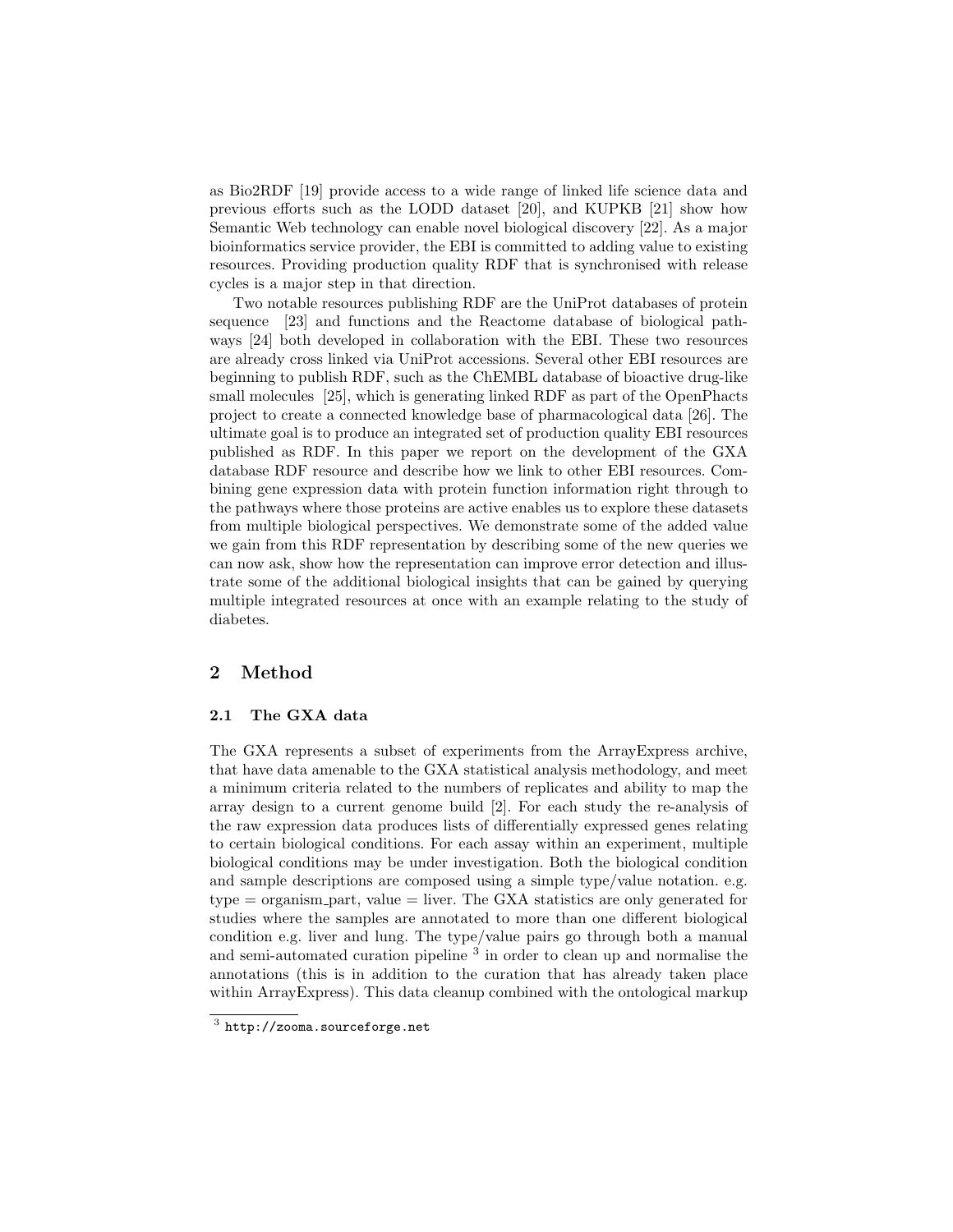adds value to the source data and enables tighter integration and more powerful queries.

We can conceptually separate the GXA model into three components that capture different aspects of the data. The first component is the notion of the study itself. Each study has associated meta-data such as the accession number, description, submitter, submission date and related publications. This information is derived from the original Investigation Description File (IDF) submitted to the AE archive, however, only a subset is retained for the GXA. We initially focus on capturing only this subset in RDF. A complete conversion of the AE data, and microarray data in general, into RDF is beyond the scope of this work and the subject of other ongoing work [27].

Each experiment has a set of associated assays. Each assay has an accession number, and links to a set of experimental factors and may also link to related sample information. Each factor and sample has a type and value annotations, along with any optional ontological annotations. Figure 1 shows the basic model for capturing assay and sample information. This information originates from the Sample and Data Relation File (SDRF) originally associated with the AE submission. This information is subjected to manual and semi-automated curation to normalise property types, and apply ontological annotation to property values using the Experimental Factor Ontology (EFO).



Fig. 1. Abstract model for the data in GXA. Experiments are linked to samples, that are used in some analysis to compute gene lists.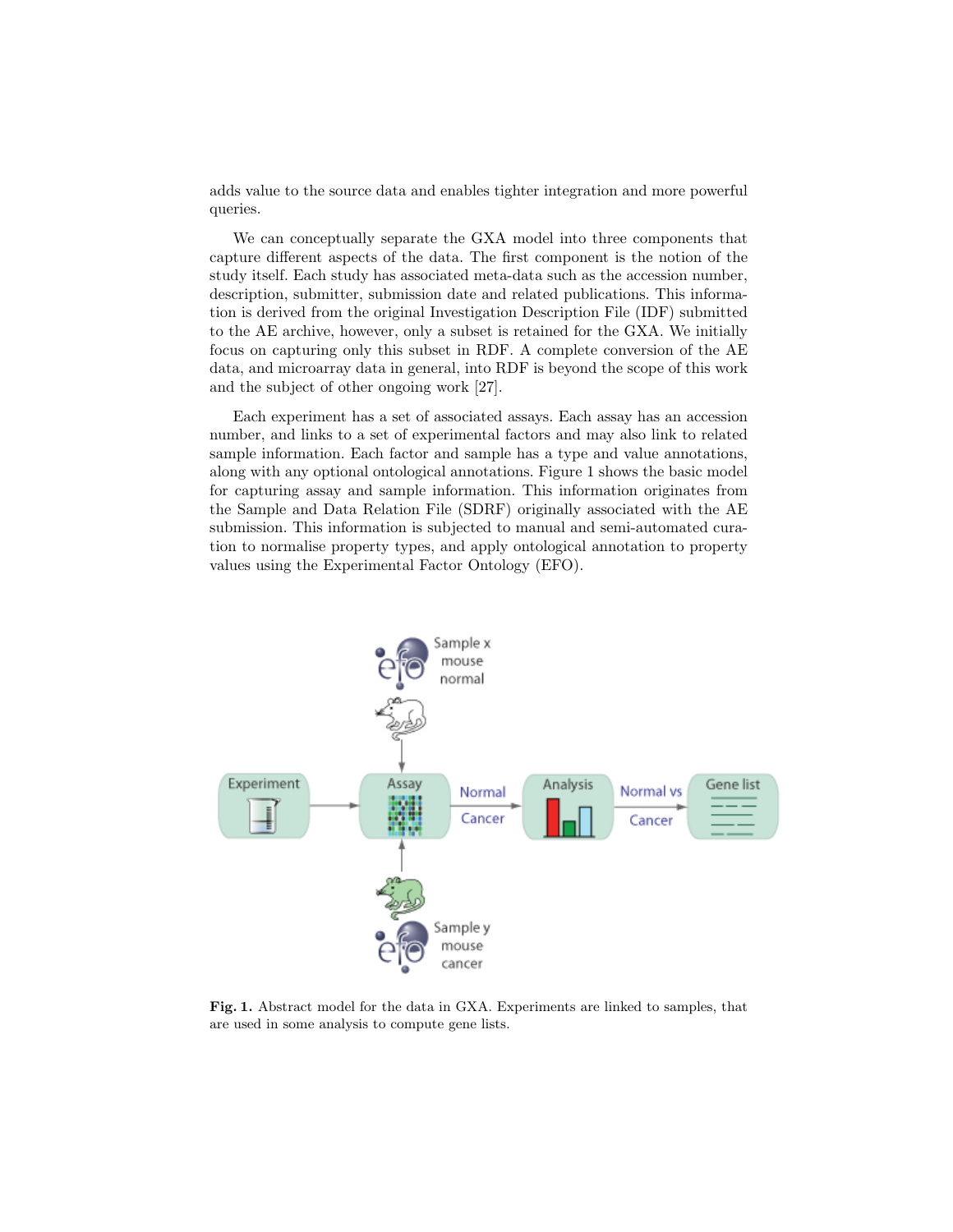Finally, each experiment can have multiple data analyses associated with it, each of which produces a set of gene lists. The analysis should record the provenance of when the analysis was done, which software was used and the set of input files used. Some studies have more than one type of array design, so separate gene lists are computed for each platform within the study. A gene list is generated for each value of a biological condition for a given type (e.g. values cisplatin and untreated for type compound). For each list one of the biological condition values is acting as the independent variable. All remaining assays for that condition type play the role of the control.

For example, after analysis, experiment E-GEOD-24868<sup>4</sup> has two gene lists. The first is differentially expressed genes where the independent variable is cell type / PC-3/S, and a second gene list where the independent variable is cell type / PC-3/Mc. The gene lists includes a reference to the probe sets, or design elements, for the given platform, along with a measure of differential gene expressions and an associated confidence measure. In order to map the probe ID to a given gene, the GXA generates mappings to Ensembl genes at every release.

# 2.2 Ontologies

The GXA already uses EFO as the primary annotation ontology for biological conditions and bio-sample information [5]. EFO is an application ontology that imports terms from a set of reference ontologies based on the criteria below, and defines terms locally where a suitable term cannot be found in an external ontology that meets these criteria:

- Coverage that the ontologies include classes that describe concepts in the experimental data;
- That are available in OWL or OBO format;
- That are maintained or are actively developed;
- Have some evidence of usage across the community.

Figure 1 provides an outline for the RDF graph needed for modeling GXA data. Using the ontology selection criteria above, we used the NCBO bioportal to survey a wide range of ontologies for typing resources in the GXA model. We found considerable overlap for many of the terms, especially for more general concepts such as experiment, assay, sample, gene list and gene expression. The Ontology of Biomedical Investigations (OBI) [28] provides good term coverage for microarray experiments due to the inclusion of many terms from the original MGED ontology [29]. Despite the good term coverage, the OBI model is complex when it came to asserting relations between concepts. OBI provides a framework for creating very accurate semantic descriptions of any type of biomedical investigation. As such it has a very large, overarching framework to satisfy the very wide range of queries that may be possible about an investigation for any domain. This often involves making many distinctions and assertions that add

<sup>4</sup> http://identifiers.org/gxa.expt/E-GEOD-24868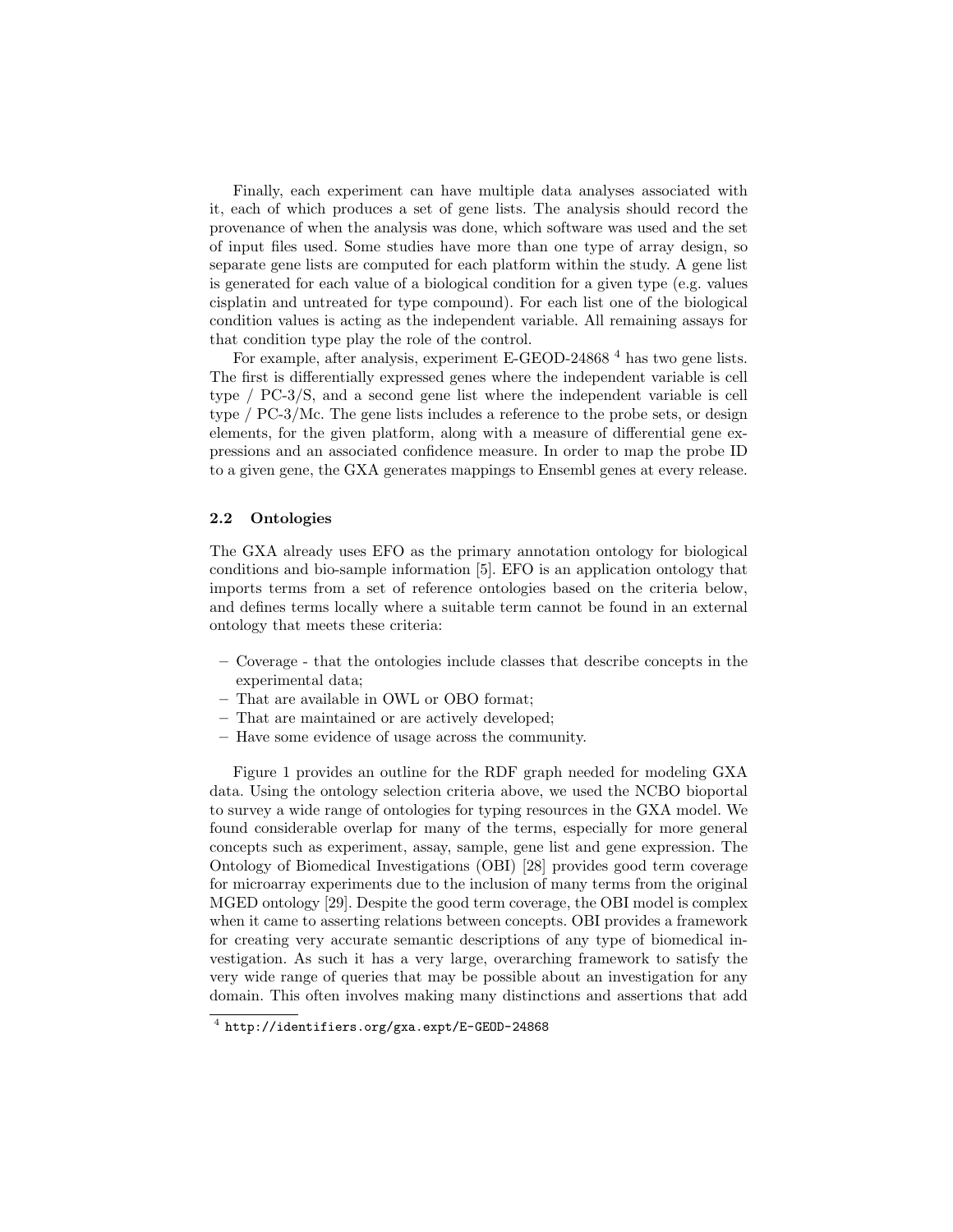complexity to the model but add little extra value in the context of the narrower queries needed in this work, such as distinguishing between a written plan specification and the duplicated execution of this plan in a process as separate entities. These descriptions add considerable complexity to the underlying RDF model that makes querying and exploring the data harder.

Instead, a lighter weight schema, that makes fewer ontological commitments, but has sufficient semantics to satisfy our collected competency questions was required. As such, some of the more general purpose vocabularies were also sourced to provide predicates that capture relationships between data. In addition to OBI, we looked at the OBO relation ontology [30], the Information Artefact Ontology (IAO)<sup>5</sup>, Semantic-science Integration Ontology (SIO)<sup>6</sup> and PROV-O<sup>7</sup>. There was significant overlap between several of these ontologies although only SIO provided all of the classes and predicates required for capturing the model required for the GXA RDF. In order to maximise external integration, we created equivalence statements between classes and predicates which overlapped and incorporated both into the RDF store. The schema is currently available at http://wwwdev.ebi.ac.uk/fgpt/efosemweb.html.

It is worth noting that there is ongoing work as part of the W3C HCLS group to provide a best practice note on describing gene expression data in RDF but that this is presently incomplete. Our initial focus for this work is to ask novel queries of the existing GXA data rather than to produce a model by which all microarray or sequencing data should be described.

#### 2.3 Identifiers

A URI scheme was devised for the GXA to ensure that the data conforms to Linked Open Data guidelines <sup>8</sup> Best practice for linked data state that you should:

- use URIs to name things
- use HTTP URIs so that people can look up those names
- When someone looks up a URI, provide useful information, using the standards (RDF, SPARQL)
- Include links to other URIs. so that they can discover more things.

We address issues 1, 2 and 3 by generating URIs using the identifiers.org [31] registry, hosted at the EBI. Identifiers.org provides resolvable persistent URIs which can be set to redirect HTTP request to the relevant resource. This mechanism will ensure that the URIs used in the GXA RDF will always resolve to some resource and removes any dependency between GXA RDF URIs and the GXA web server.

 $^5$  http://code.google.com/p/information-artifact-ontology

 $^6$  http://code.google.com/p/semanticscience

<sup>7</sup> http://www.w3.org/TR/prov-o

 $^8$  http://www.w3.org/DesignIssues/LinkedData.html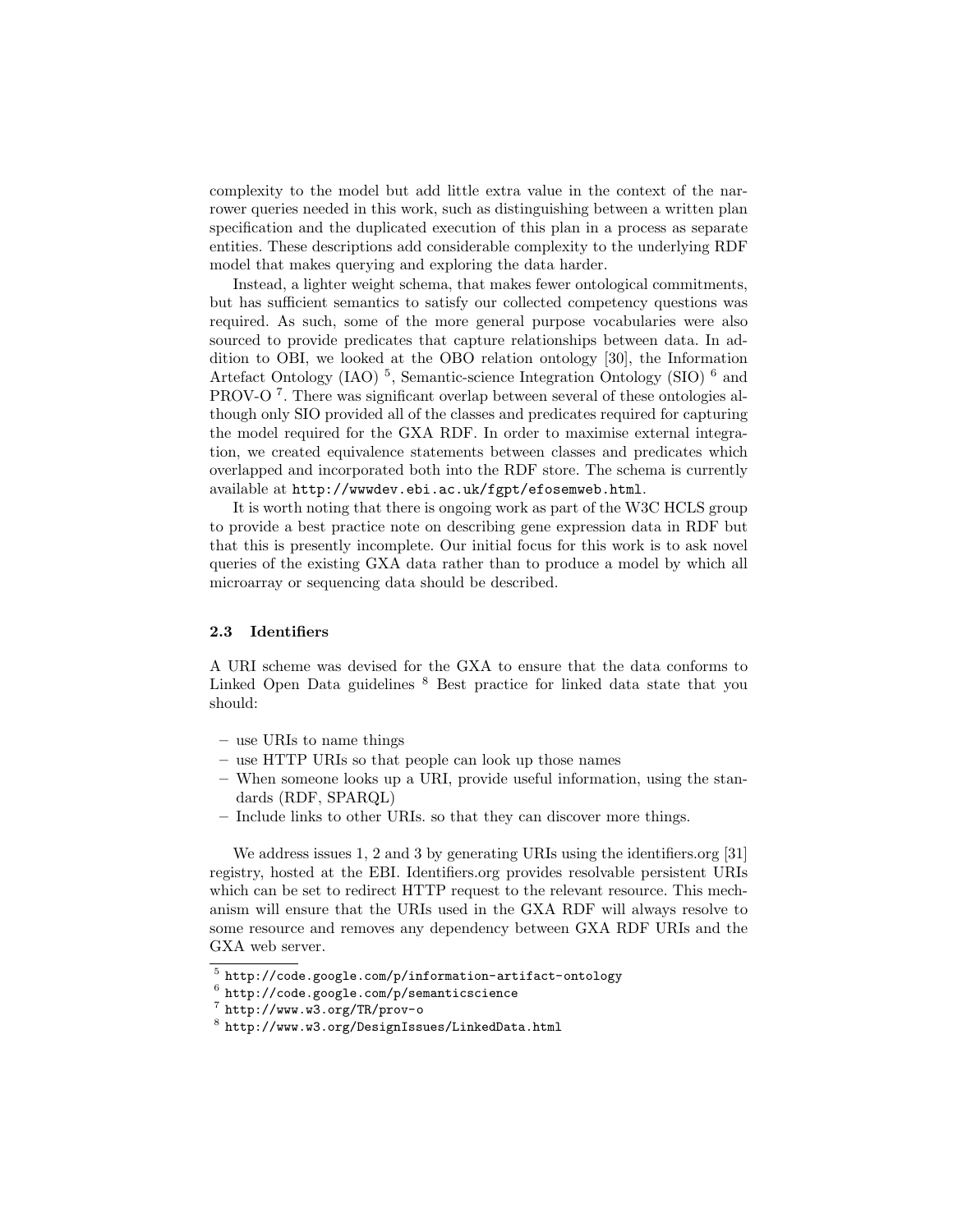All external terminologies and ontologies referenced by the GXA RDF model conform to the same set of linked data principles, which ensures we satisfy criteria 4. In addition to linking out to other resources relating to aspects of the study and study design, we also wanted to link the gene lists to relevant resources. GXA currently maps probe set ids to gene accessions from the Ensembl genome database. Ensembl are yet to publish their data in RDF, however, they have registered a URI scheme with identifiers.org. We can now link out from GXA genes to Ensembl URIs using the Identifers.org schema, thus future proofing our links.

Given the central importance of a gene to so much of the study of biology, it naturally provides us with a vast amount of linking potential from the transcriptomics data described in the GXA. Another important dataset is the UniProt database, which provides a comprehensive, high-quality and freely accessible resource of protein sequence and functional information. UniProt already publish their data as RDF and have a persistent URL strategy based on PURLs <sup>9</sup>. As part of the GXA RDF build, we generate simple RDF datasets that provides links from Ensembl genes to their associated UniProt Proteins. These mappings are derived from the monthly UniProt release available from the UniProt FTP (ftp://ftp.uniprot.org/pub/databases/uniprot). Linking to UniProt enables us to link the GXA data out into other RDF datasets such as the Gene Ontology Annotations (GOA) for protein function, Reactome for pathway data, and ChEMBL for chemical compounds.

#### 2.4 Data processing

The pipeline for building the GXA RDF is written in Java and uses the Open-RDF Sesame framework [32], the OWL-API [33] and GXA API <sup>10</sup>. Upon each release of the GXA, the API is used to read data out of the GXA database, each experiment is processed and converted into an individual OWL/RDF file. The file is classified using an OWL reasoner to precompute any additional entailments. Once all the files have been generated a separate pipeline is used to load each file into a triple store. We are currently using the OWLIM-SE [34] version 5 triple store within the OpenRDF Sesame framework. The full pipeline is set to run on the EBIs computing cluster and currently takes around 18 hours to complete.

#### 2.5 User group competency questions

User engagement is a key component of this work. In order to understand how we could usefully extend the Gene Expression Atlas, we engaged in a series of user interviews to elicit requirements. These requirements were shaped into the form of competency questions which we would build the representation towards answering and which would then form a set of evaluation criteria which we could

 $^9$  http://purl.oclc.org

<sup>10</sup> https://github.com/gxa/gxa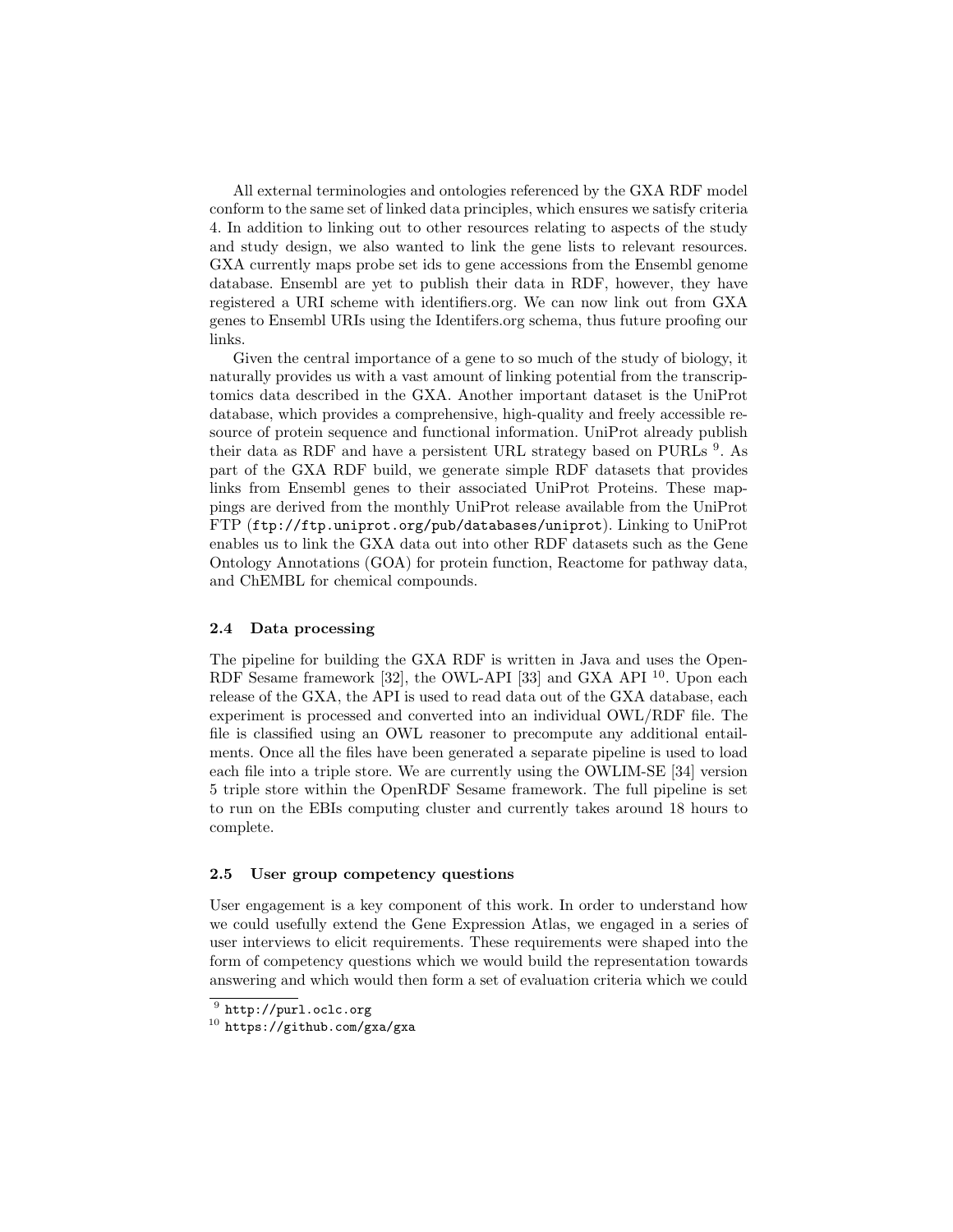test the resource with. These users were from a diverse set of backgrounds and held a varying array of expertise which included mouse phenotype biologists, bacteria experimentalists, data analysts and clinicians.

Examples of questions included the following:

- Which genes are differentially expressed in adult mice bred in oxygen rich vs oxygen poor environments?
- Which genes with antigen binding function are differentially expressed, where and with regard which diseases and which pathways?
- Which genes involved in Basigin interactions are differentially expressed in Malaria?
- Which genes are differentially expressed in a knockout mouse strain versus the wildtype?
- Which genes are differentially expressed in diseases which occur in the urinary tract?

# 3 Results

Using the described model, an RDF store of data from version 12.7 of the Gene Expression Atlas at EBI was produced. This included a total of 3,317 experiments which is the majority of the current Gene Expression Atlas and covered 328,645 genes across 83,233 assays. 28,702 gene lists were described as a result of the transformation into the RDF model. The total number of triples loaded is 773,025,372. The generated RDF files will soon be available to download, and are already available via a public SPARQL endpoint <sup>11</sup>.

We have included mappings between probeset IDs, Ensembl identifiers and UniProt identifiers. We loaded version 40 of the Reactome RDF database so that we can integrate queries across UniProt accessions. Identifiers.org provided us with URIs to reference Ensembl genes, which provide us with a large amount of integration potential. Finally we can integrate gene products to UniProt accessions held in the UniProt SPARQL endpoint  $^{12}$ . Examples are given on the GXA RDF website  $^{13}$  that demonstrate for the first time federated queries across the GXA and UniProt resources. For example, we can now query for genes differentially expressed and filter according to the gene product GO annotations from UniProt. The use of identifers.org to mint URIs for GXA resource, in addition to our efforts to link out to other RDF resources puts the GXA firmly in the

 $^{11}$  http://wwwdev.ebi.ac.uk/fgpt/gxa-sparql

 $^{12}$ http://beta.sparql.uniprot.org

<sup>13</sup> http://wwwdev.ebi.ac.uk/fgpt/gxa-sparql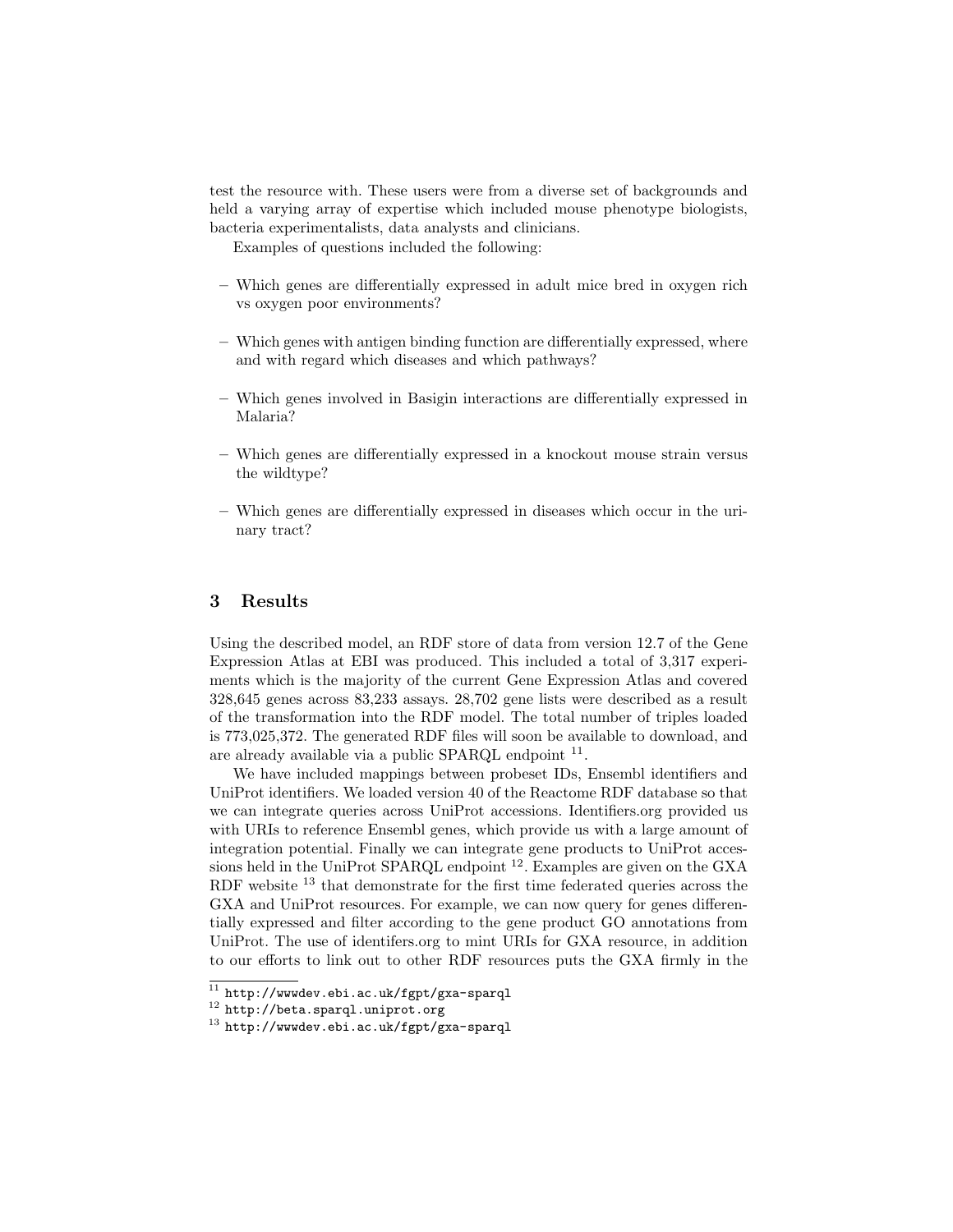growing Linked Open Data cloud. More importantly the rich biological information held in GXA serves as a valuable addition to the set of life science datasets already published as RDF.

#### 3.1 Integrating across resources

One of the objectives of this work was to enable querying across a wider range of biological resources than is currently possible with the GXA, with particular reference to queries required by our target user group. Our RDF model for describing GXA results enables queries such as "find differentially expressed genes in liver cancer versus normal tissue" to be framed, which was not previously possible. In addition, with the expressiveness granted by including the EFO within a framework native to RDF, queries which utilise some of the axioms can now be expressed. For example, find differentially expressed genes which have disease location in genitourinary system which calls upon the axioms within EFO using the object property has disease location to link disease to organism parts. A further type of query is when we wish to be explicit about which results we do not want to return. For example, querying for experiments in which the independent variable is not disease rather than asking for independent variables that are annotated with normal. It is noteworthy that these are two different queries, even though they would seem identical. Normal is often used to describe some background normality within the experiment and is therefore contextual; this does not necessarily imply it is free from disease (or never was). We can see examples of this in multiple experiments, such as E-TABM-1171, in which the experiment is described as differential expression in cancer samples compared to normal samples. Here, the normal sample is annotated as normal and also benign; the annotation should really be interpreted as not cancer. With the GXA RDF store we can ask this query making use of the NOT EXISTS filter in SPARQL, by simply asking for independent variables which are not of the type disease.

#### 3.2 Answering biologically relevant questions

Our engagement with user groups, as described in the previous section, produced a list of queries that were desirable of the new GXA RDF store. In order to evaluate these competency questions, we first designed SPARQL queries intended to answer these questions and secondly, performed an evaluation of the results using the literature. Examples of these queries can be seen on the ].

One category of query often requested by users is the ability to view differentially expressed genes in the context of pathways. It is known that most phenotypes observed are the result of combination of genes. When studying a particular phenomenon for gene expression, techniques such as enrichment analysis exploit known information about individual genes to see if if groups of related genes are being differentially expressed. These groups are typically categories taken from the Gene Ontology, but similar analysis can be performed using alternate gene annotation, such as associated pathways. We can begin to explore this kind of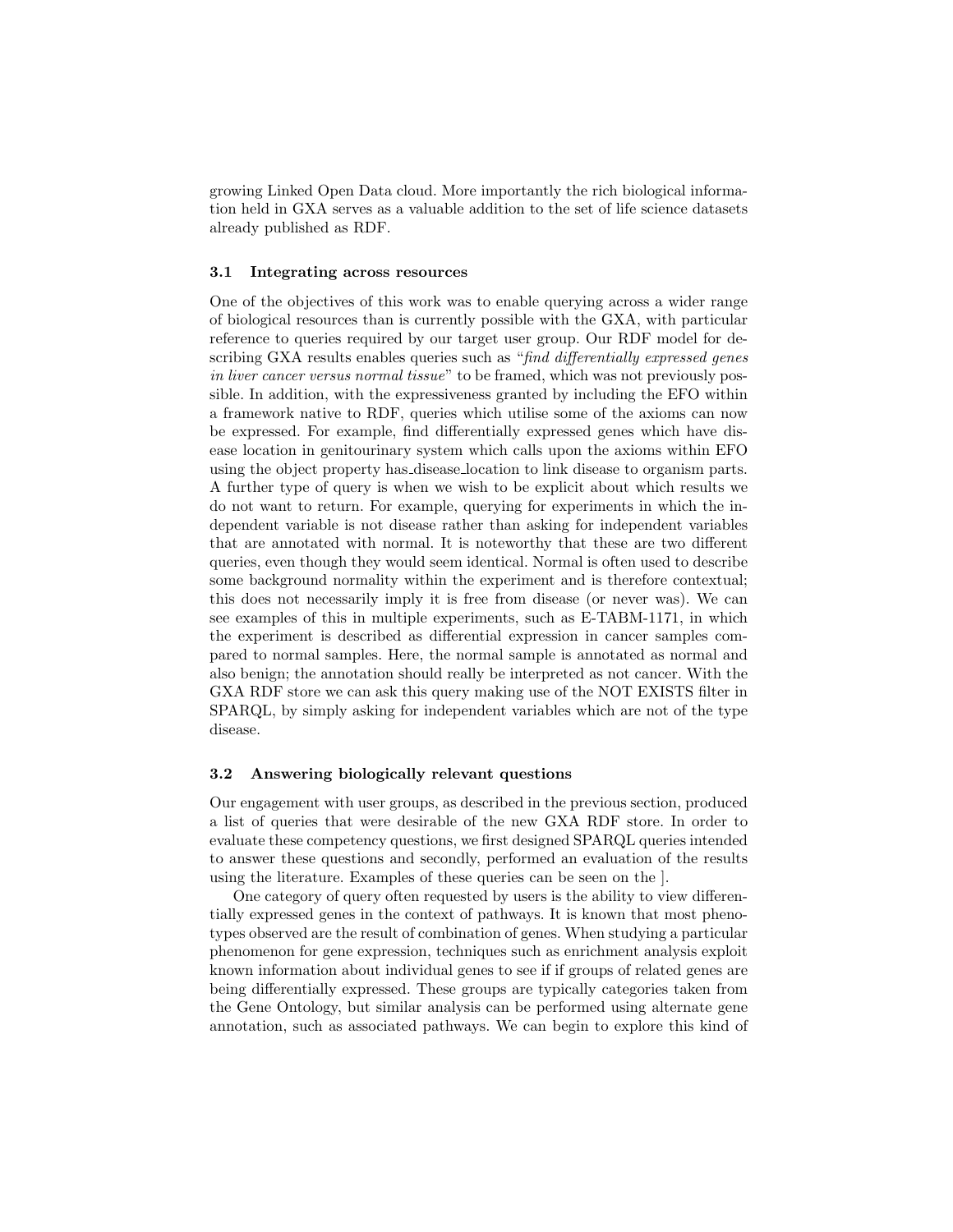query using the GXA RDF by exploiting the new links between gene expression and the Reactome pathways data.

One query of interest to our biologist user group concerned pathways in which genes were differentially expressed in muscle tissues where the sample is taken from an experiment studying diabetes vs normal. We can construct a SPARQL query to get all differentially expressed genes in muscle where the experimental factor is diabetes. This initial query returns 287 genes. We can now refine this query to only include genes with known human pathway associations from Reactome, which reduces the set of genes to just 31. From that list of genes we see experiment E-GEOD-1659 (which is investigating gene expression in mice muscle before and after exercise) has found differential expression in one of those genes - the Receptor (calcitonin) activity modifying protein 1 (Ramp  $1^{-14}$ ) being down regulated in mice. The query also tells us that Ramp1 has an association to the Calcitonin-like ligand receptors pathway  $15$ . A short literature survey confirms the association of Ramp genes to the Calcitonin pathway. It also suggests evidence for associations between this pathway to energy homeostasis, obesity and diabetes [35] [36]. What these results demonstrate is that, even though the experiments are studying different conditions (diabetes in one, exercise in another), they report similar genes which are involved in similar pathways and that literature can confirm that this pathway may have roles to play in all of these conditions. The data contains such information but it is only made apparent once everything is integrated together. Where literature does not confirm such associations, these can be considered potential hypothesis for further investigation.

Scanning the list of 31 candidate genes and pathways from the previous query requires a trained eye from a scientist working in the domain in order to assess whether they have any relevance. They key point is that the integration is working to bring relevant information together and provide alternate facets over the data. In this case we facet the results by pathways, but we could easily link out to UniProt to retrieve GO annotations for protein function and facet along those. This kind of data exploration can enable potentially new hypotheses generation or can help to validation known or expected information, show contradictory information or simply open up new avenues for exploration.

## 3.3 Annotation coverage and error detection

One of the benefits of the RDF model is the ability to ask questions about individuals relating to their type. An example of where this is particularly useful is when looking for possible annotation inconsistency or error. For the factor type 'disease state, for example, we would expect to only see annotations which are types of disease. To test this, we performed a SPARQL query for factor value individuals which are not types of disease where the factor type was 'disease state. The results of this query reveal two findings. Firstly, that there are annotations

 $14$  http://identifiers.org/ensembl/ENSMUSG00000034353

<sup>15</sup> http://www.ncbi.nlm.nih.gov/biosystems/106379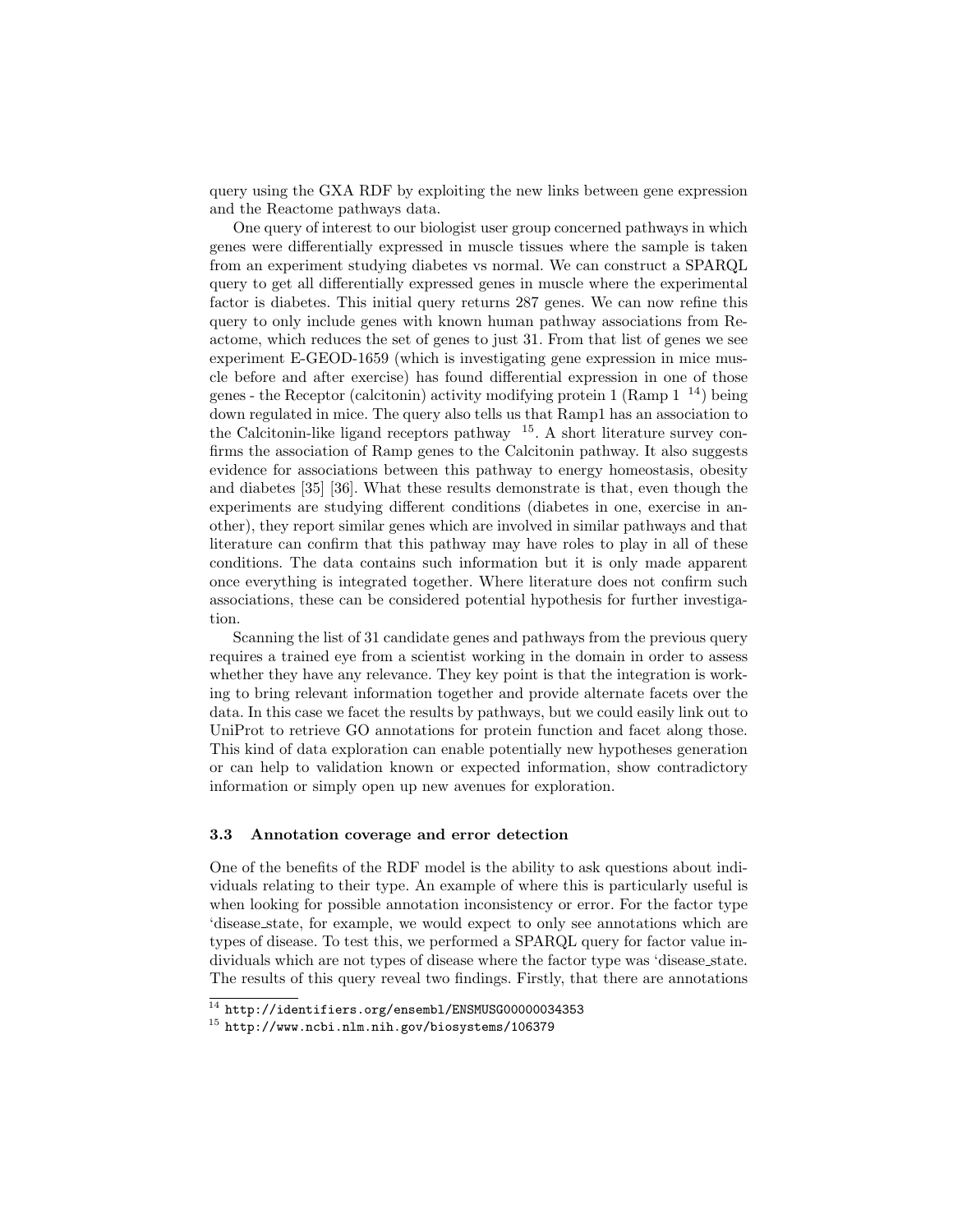of the type 'normal and 'normospermic' (normal sperm levels) annotated under 'disease state' within the data; this may or may not be an error in annotation, since, as previously discussed normal is contextual - but it is arguable that normal should not be considered a disease state. Secondly, it highlights annotations which are not types of disease but should be, that is gaps in coverage in the ontology. For example, 'rectovaginal endometriosis' and 'Juvenile Idiopathic Scoliosis' were two such annotations both of which represent missing coverage in the ontology.

# 4 Conclusion

The primary goal of this work was to enable new biologically interesting queries to be asked of the data in the Gene Expression Atlas by integration with external resources including protein databases and pathways. This work demonstrates that a lot can be gained from relatively simple integration between resources and, moreover, that the key biological entities of genes and proteins can be seen as anchors which connect a lot of biomedical data. The addition of ontologies such as EFO and GO allow richer, more expressive queries to be asked of the data - made possible because the data are curated with such ontologies, thereby demonstrating the power of well-annotated data.

The choice of model here is relatively minimal and reuses existing concepts where possible. Our initial approach has been to import a lot of the data into the RDF store but the longer term aim is to use federated querying to integrate these data. New SPARQL endpoints at EBI for Genome Wide Association Study (GWAS), ChEMBL and BioModels, along with the offering from the NCBO will all provide more integration points. The GXA RDF is a starting point towards a more integrated RDF offering from resources at EBI. Our approach to this is agile; we develop in small iterations, document and refine with users involved at each stage. In this respect, engineering RDF is no different from good software engineering practices.

Future work will include extending the model to capture more general information about a microarray experiment. The end goal will be to provide RDF data for all experiments in the ArrayExpress archive. This will require more engagement with the community through efforts such as the HCLS, to generate agreement on the model and terminology. In particular, through our integration with the SIO we would like to explore how we can expose our service to semantic service platform such as SADI [37].

Whilst SPARQL provides us with a low level query language for exploring and mining the data, this form of advanced API will only be directly useful to a small subset of our users. The next step is to develop new user interface components that allow the user to exploit these rich data connections, whilst at the same time shielding the user from the underlying technology. Previous work [38] has shown that without developing user facing tools for biologist, much of the added value in the RDF is not available to most users. We are currently developing tools to do gene set enrichment analysis based on the GXA annotations and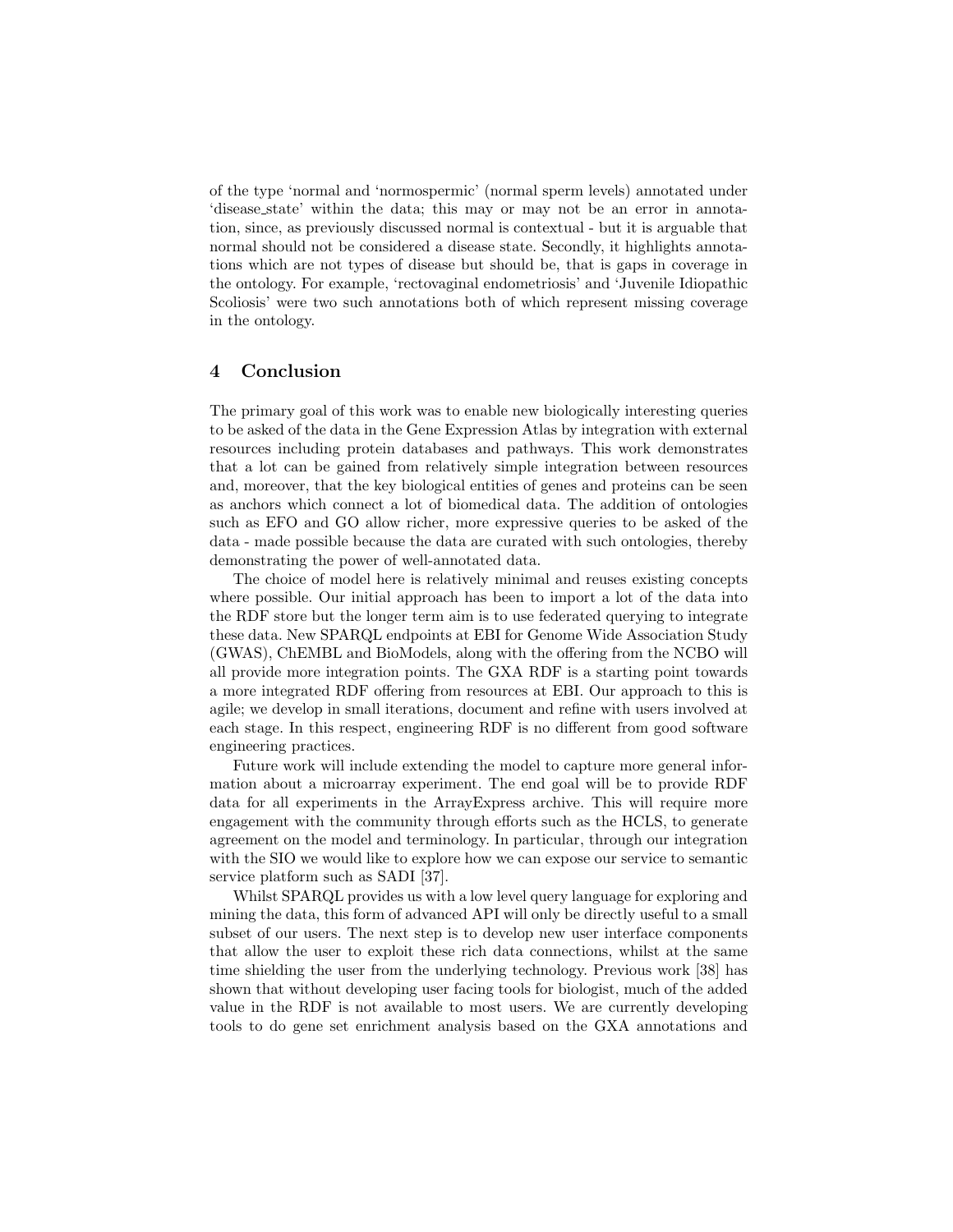an improved user interface to allow better interaction with our biologist target audience.

# 5 Acknowledgements

We acknowledge funds from EMBL (JM, HP) and The National Center for Biomedical Ontology, one of the National Centers for Biomedical Computing supported by the NHGRI, the NHLBI, and the NIH Common Fund under grant U54-HG004028 (SJ). We are also grateful for discussion and comments from Tony Burdett, Maryam Soleimani, Johan Rung at the EBI, Robert Petryszak, Eleanor Williams and Maria Keays and the Gene Expression Atlas production team, and Michel Dumontier and members of the HCLS interest group.

# References

- 1. Kapushesky, M., Emam, I., Holloway, E., Kurnosov, P., Zorin, A., Malone, J., Rustici, G., Williams, E., Parkinson, H., Brazma, A.: Gene expression atlas at the european bioinformatics institute. Nucleic Acids Research 38(suppl 1) (2010) D690–D698
- 2. Kapushesky, M., Adamusiak, T., Burdett, T., Culhane, A., Farne, A., Filippov, A., Holloway, E., Klebanov, A., Kryvych, N., Kurbatova, N., Kurnosov, P., Malone, J., Melnichuk, O., Petryszak, R., Pultsin, N., Rustici, G., Tikhonov, A., Travillian, R.S., Williams, E., Zorin, A., Parkinson, H., Brazma, A.: Gene expression atlas updatea value-added database of microarray and sequencing-based functional genomics experiments. Nucleic Acids Research 40(D1) (2012) D1077–D1081
- 3. Parkinson, H., Sarkans, U., Kolesnikov, N., Abeygunawardena, N., Burdett, T., Dylag, M., Emam, I., Farne, A., Hastings, E., Holloway, E., Kurbatova, N., Lukk, M., Malone, J., Mani, R., Pilicheva, E., Rustici, G., Sharma, A., Williams, E., Adamusiak, T., Brandizi, M., Sklyar, N., Brazma, A.: Arrayexpress updatean archive of microarray and high-throughput sequencing-based functional genomics experiments. Nucleic Acids Research 39(suppl 1) (2011) D1002–D1004
- 4. Flicek, P., Amode, M.R., Barrell, D., Beal, K., Brent, S., Carvalho-Silva, D., Clapham, P., Coates, G., Fairley, S., Fitzgerald, S., Gil, L., Gordon, L., Hendrix, M., Hourlier, T., Johnson, N., Khri, A.K., Keefe, D., Keenan, S., Kinsella, R., Komorowska, M., Koscielny, G., Kulesha, E., Larsson, P., Longden, I., McLaren, W., Muffato, M., Overduin, B., Pignatelli, M., Pritchard, B., Riat, H.S., Ritchie, G.R.S., Ruffier, M., Schuster, M., Sobral, D., Tang, Y.A., Taylor, K., Trevanion, S., Vandrovcova, J., White, S., Wilson, M., Wilder, S.P., Aken, B.L., Birney, E., Cunningham, F., Dunham, I., Durbin, R., Fernndez-Suarez, X.M., Harrow, J., Herrero, J., Hubbard, T.J.P., Parker, A., Proctor, G., Spudich, G., Vogel, J., Yates, A., Zadissa, A., Searle, S.M.J.: Ensembl 2012. Nucleic Acids Research 40(D1) (2012) D84–D90
- 5. Malone, J., Holloway, E., Adamusiak, T., Kapushesky, M., Zheng, J., Kolesnikov, N., Zhukova, A., Brazma, A., Parkinson, H.: Modeling sample variables with an experimental factor ontology. Bioinformatics 26(8) (2010) 1112–1118
- 6. van 't Veer, L.J., Dai, H., van de Vijver, M.J., He, Y.D., Hart, A.A.M., Mao, M., Peterse, H.L., van der Kooy, K., Marton, M.J., Witteveen, A.T., Schreiber, G.J.,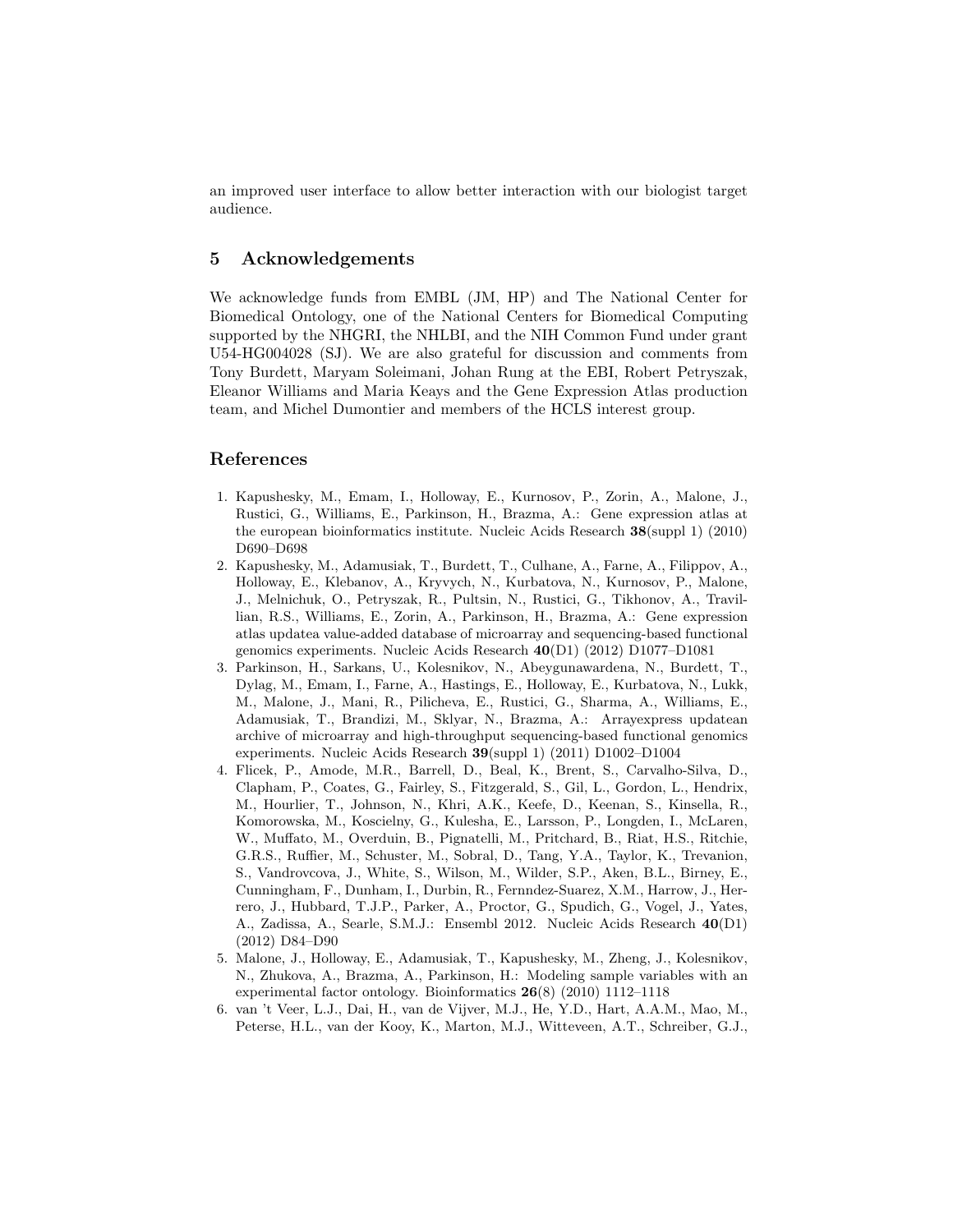Kerkhoven, R.M., Roberts, C., Linsley, P.S., Bernards, R., Friend, S.H.: Gene expression profiling predicts clinical outcome of breast cancer. Nature 415(6871) (January 2002) 530–536

- 7. Nam, D., Kim, S.Y.: Gene-set approach for expression pattern analysis. Briefings in Bioinformatics 9(3) (2008) 189–197
- 8. Antezana, E., Kuiper, M., Mironov, V.: Biological knowledge management: the emerging role of the semantic web technologies. Briefings in Bioinformatics  $10(4)$ (2009) 392–407
- 9. Lord, P., Stevens, R.: Adding a little reality to building ontologies for biology. PLoS ONE 5(9) (09 2010) e12258
- 10. Whetzel, P.L., Noy, N.F., Shah, N.H., Alexander, P.R., Nyulas, C., Tudorache, T., Musen, M.A.: Bioportal: enhanced functionality via new web services from the national center for biomedical ontology to access and use ontologies in software applications. Nucleic Acids Research 39(suppl 2) (2011) W541–W545
- 11. Smith, Barry, Ashburner, Michael, Rosse, Cornelius, Bard, Jonathan, Bug, William, Ceusters, Werner, Goldberg, Louis J., Eilbeck, Karen, Ireland, Amelia, Mungall, Christopher J., Leontis, Neocles, Rocca-Serra, Philippe, Ruttenberg, Alan, Sansone, Susanna-Assunta, Scheuermann, Richard H., Shah, Nigam, Whetzel, Patricia L., Lewis, Suzanna: The OBO Foundry: coordinated evolution of ontologies to support biomedical data integration. Nature Biotechnology 25(11) (November 2007) 1251–1255
- 12. Jupp, S., Stevens, R., Hoehndorf, R.: Logical gene ontology annotations (goal): exploring gene ontology annotations with owl. Journal of Biomedical Semantics 3(Suppl 1) (2012) S3
- 13. Tranchevent, L.C., Barriot, R., Yu, S., Van Vooren, S., Van Loo, P., Coessens, B., De Moor, B., Aerts, S., Moreau, Y.: Endeavour update: a web resource for gene prioritization in multiple species. Nucleic Acids Research 36(suppl 2) (2008) W377–W384
- 14. Berners-Lee, T., Hendler, J., Lassila, O.: The semantic web. Scientific American 284(5) (2001) 34–43
- 15. Ruttenberg, A., Clark, T., Bug, W., Samwald, M., Bodenreider, O., Chen, H., Doherty, D., Forsberg, K., Gao, Y., Kashyap, V., Kinoshita, J., Luciano, J., Marshall, M.S., Ogbuji, C., Rees, J., Stephens, S., Wong, G., Wu, E., Zaccagnini, D., Hongsermeier, T., Neumann, E., Herman, I., Cheung, K.H.: Advancing translational research with the semantic web. BMC Bioinformatics 8(Suppl 3) (2007) S2
- 16. Cheung, K.H., Yip, K.Y., Smith, A., deKnikker, R., Masiar, A., Gerstein, M.: Yeasthub: a semantic web use case for integrating data in the life sciences domain. Bioinformatics  $21$ (suppl 1) (2005) i85–i96
- 17. Nolin, M.A., Dumontier, M., Belleau, F., Corbeil, J.: Building an hiv data mashup using bio2rdf. Briefings in Bioinformatics 13(1) (2012) 98–106
- 18. Marshall, M.S., Boyce, R., Deus, H.F., Zhao, J., Willighagen, E.L., Samwald, M., Pichler, E., Hajagos, J., Prud'hommeaux, E., Stephens, S.: Emerging practices for mapping and linking life sciences data using rdf a case series. Web Semantics: Science, Services and Agents on the World Wide Web  $14(0)$  (2012) 2 – 13 Special Issue on Dealing with the Messiness of the Web of Data.
- 19. Belleau, F., Nolin, M.A., Tourigny, N., Rigault, P., Morissette, J.: Bio2rdf: Towards a mashup to build bioinformatics knowledge systems. Journal of Biomedical Informatics  $41(5)$  (2008) 706 – 716 Semantic Mashup of Biomedical Data.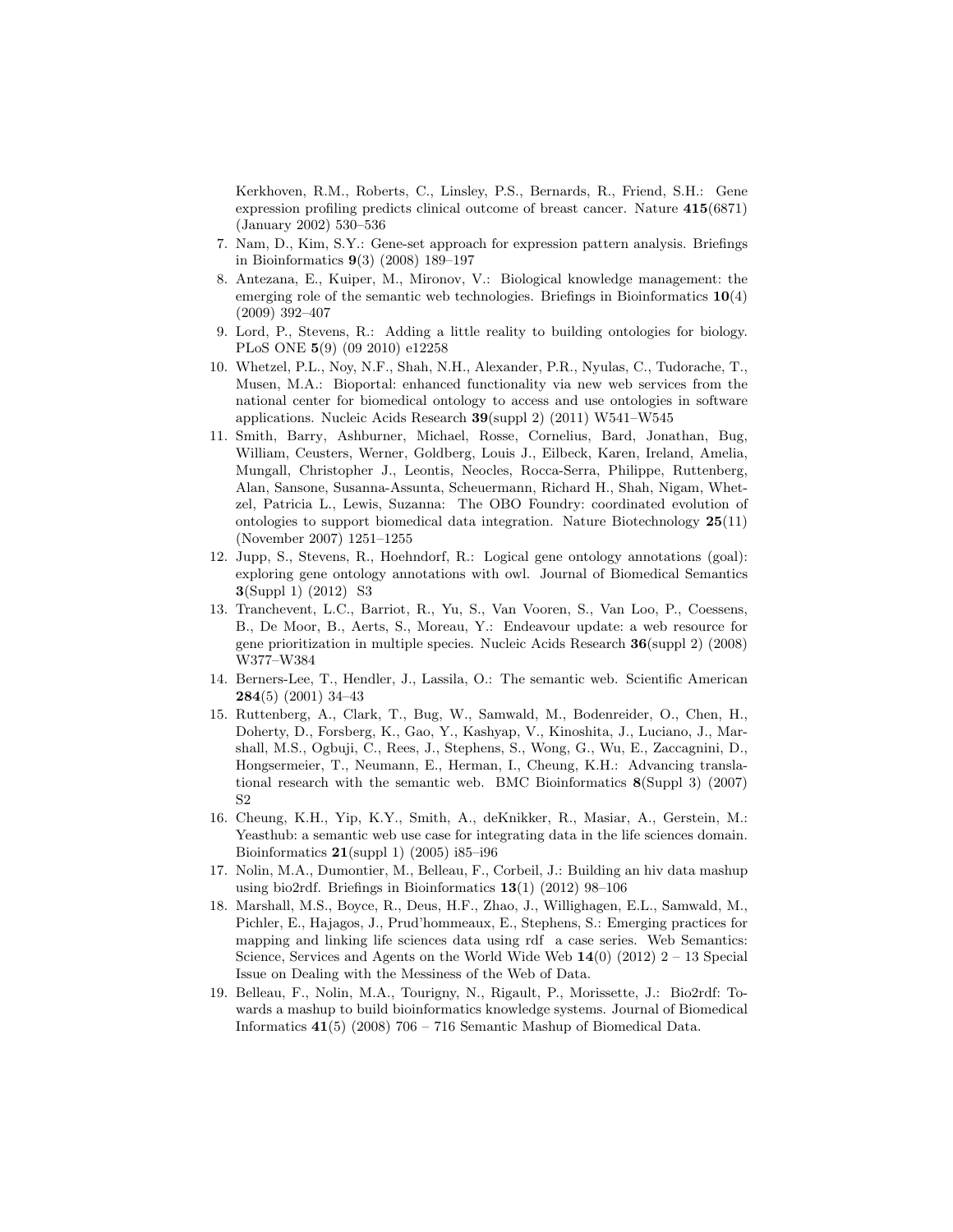- 20. Luciano, J., Andersson, B., Batchelor, C., Bodenreider, O., Clark, T., Denney, C., Domarew, C., Gambet, T., Harland, L., Jentzsch, A., Kashyap, V., Kos, P., Kozlovsky, J., Lebo, T., Marshall, S., McCusker, J., McGuinness, D., Ogbuji, C., Pichler, E., Powers, R., Prud'hommeaux, E., Samwald, M., Schriml, L., Tonellato, P., Whetzel, P., Zhao, J., Stephens, S., Dumontier, M.: The translational medicine ontology and knowledge base: driving personalized medicine by bridging the gap between bench and bedside. Journal of Biomedical Semantics 2(Suppl 2) (2011) S1
- 21. Jupp, S., Klein, J., Schanstra, J., Stevens, R.: Developing a kidney and urinary pathway knowledge base. Journal of Biomedical Semantics 2(Suppl 2) (2011) S7
- 22. Klein, J., Jupp, S., Moulos, P., Fernandez, M., Buffin-Meyer, B., Casemayou, A., Chaaya, R., Charonis, A., Bascands, J.L., Stevens, R., Schanstra, J.P.: The kupkb: a novel web application to access multiomics data on kidney disease. The FASEB Journal 26(5) (2012) 2145–2153
- 23. Consortium, T.U.: Ongoing and future developments at the universal protein resource. Nucleic Acids Research 39(suppl 1) (2011) D214–D219
- 24. Croft, D., OKelly, G., Wu, G., Haw, R., Gillespie, M., Matthews, L., Caudy, M., Garapati, P., Gopinath, G., Jassal, B., Jupe, S., Kalatskaya, I., Mahajan, S., May, B., Ndegwa, N., Schmidt, E., Shamovsky, V., Yung, C., Birney, E., Hermjakob, H., DEustachio, P., Stein, L.: Reactome: a database of reactions, pathways and biological processes. Nucleic Acids Research 39(suppl 1) (2011) D691–D697
- 25. Gaulton, A., Bellis, L.J., Bento, A.P., Chambers, J., Davies, M., Hersey, A., Light, Y., McGlinchey, S., Michalovich, D., Al-Lazikani, B., Overington, J.P.: Chembl: a large-scale bioactivity database for drug discovery. Nucleic Acids Research 40(D1) (2012) D1100–D1107
- 26. Harland, L.: Open phacts: A semantic knowledge infrastructure for public and commercial drug discovery research. In Teije, A., Vlker, J., Handschuh, S., Stuckenschmidt, H., dAcquin, M., Nikolov, A., Aussenac-Gilles, N., Hernandez, N., eds.: Knowledge Engineering and Knowledge Management. Volume 7603 of Lecture Notes in Computer Science. Springer Berlin Heidelberg (2012) 1–7
- 27. Deus, H.F., Prudhommeaux, E., Miller, M., Zhao, J., Malone, J., Adamusiak, T., McCusker, J., Das, S., Serra, P.R., Fox, R., Marshall, M.S.: Translating standards into practice one semantic web api for gene expression. Journal of Biomedical Informatics  $45(4)$  (2012) 782 – 794 jce:title; Translating Standards into Practice: Experiences and Lessons Learned in Biomedicine and Health Care¡/ce:title¿.
- 28. Brinkman, R.R., Courtot, M., Derom, D., Fostel, J.M., He, Y., Lord, P., Malone, J., Parkinson, H., Peters, B., Rocca-Serra, P., Ruttenberg, A., Sansone, S.A.A., Soldatova, L.N., Stoeckert, C.J., Turner, J.A., Zheng, J., OBI consortium: Modeling biomedical experimental processes with OBI. Journal of biomedical semantics 1 Suppl 1(Suppl 1) (2010) S7+
- 29. Whetzel, P.L., Parkinson, H., Causton, H.C., Fan, L., Fostel, J., Fragoso, G., Game, L., Heiskanen, M., Morrison, N., Rocca-Serra, P., Sansone, S.A., Taylor, C., White, J., Stoeckert, C.J.: The mged ontology: a resource for semantics-based description of microarray experiments. Bioinformatics 22(7) (2006) 866–873
- 30. Smith, B., Ceusters, W., Klagges, B., Kohler, J., Kumar, A., Lomax, J., Mungall, C., Neuhaus, F., Rector, A., Rosse, C.: Relations in biomedical ontologies. Genome Biology 6(5) (2005) R46
- 31. Juty, N., Le Novre, N., Laibe, C.: Identifiers.org and miriam registry: community resources to provide persistent identification. Nucleic Acids Research 40(D1) (2012) D580–D586